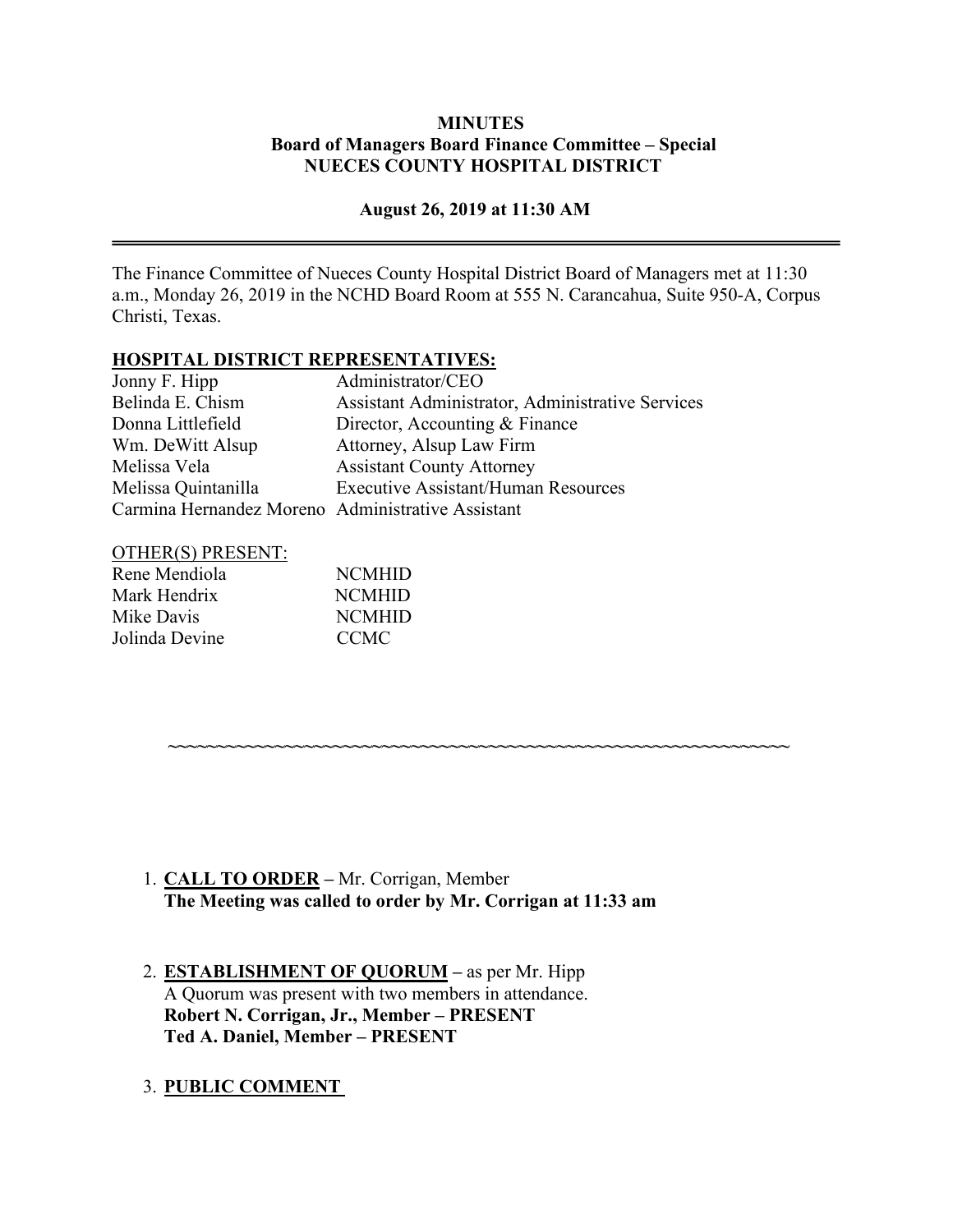## **MINUTES SPECIAL FINANCE COMMITTEE NUECES HOSPITAL DISTRICT AUGUST 26, 2019**

None requested. Copy of "Request to Speak Sing – In Sheet" is attached Hereto and made part of these minutes for information.

## 4. **CONSENT AGENDA**

## **Motion by Mr. Daniel, seconded by Mr. Corrigan, the Finance Committee voted to accept, adopt, authorize(s) ratify and / or recommend(s) By the following consent agenda.**

A. Recommend adoption of Board of Managers Resolutions relating to approval of the Fiscal Year 2020 Annual Budget for the period October 1, 2019 - September 30, 2020:

## **Approval for Consent Agenda to approve the resolutions, motion by Mr. Daniel was presented and seconded by Mr. Corrigan. MOTION CARRIED**

- 1) Resolutions incorporating funding in the Annual Budget for:
	- a) Nueces Center for Mental Health and Intellectual Disabilities; and
	- b) Nueces County-related healthcare expenditures.
- 2) Resolution approving Annual Budget, approval pursuant to Texas Health and Safety Code, §281.091(b); Annual Budget comprised of:
	- a) Consolidated Budget, inclusive of:
		- (1) General Fund;
		- (2) Tobacco Fund; and
		- (3) Indigent Care Fund.
	- b) Capital Budget. *(ACTION)*

**Copy of Annual Budget for the period of October 1, 2019 – September 30, 2020 claims report is attached and hereto made part of these minutes.**

## **Motion by Mr. Daniel was presented and seconded by Mr. Corrigan to recommend the Board of Managers approves the Fiscal Year 2020 Annual Budget. MOTION CARRIED**

B. Recommend ratification of August 22, 2019 letter relating to the Amended and Restated CHRISTUS Spohn Health System Corporation Membership Agreement member Revenue Allocation Percentage for the period October 1, 2019 -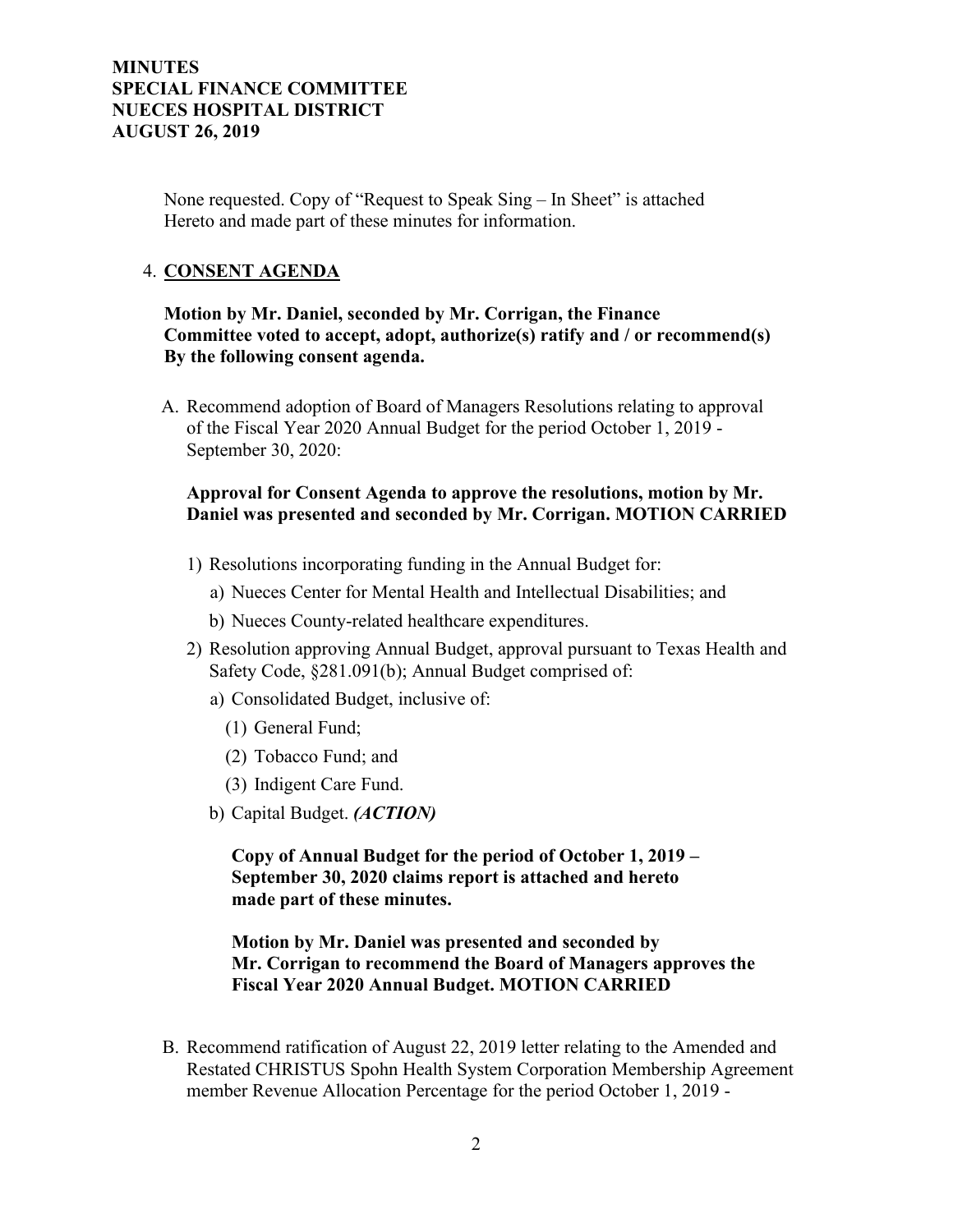## **MINUTES SPECIAL FINANCE COMMITTEE NUECES HOSPITAL DISTRICT AUGUST 26, 2019**

September 30, 2020; Allocation Percentage established pursuant to Membership Agreement, Section 5.03(a). *(ACTION)*

 **Copy of letter dated August 22, 2019 relating to the Amended and Restated Christus Health System Corporation Membership Agreement is attached and hereto made part of these minutes.** 

#### **Motion by Mr. Daniel was presented and seconded by Mr. Corrigan MOTION CARRIED**

C. Recommend adoption of Board of Managers Resolution committing an amount of the September 30, 2019 fiscal year-end General Fund balance to the subsequent fiscal year for unpaid intergovernmental transfers relating to Demonstration Year No. 8 of the Texas Healthcare Transformation and Quality Improvement Program Section 1115 Waiver. *(ACTION)*

 **Copy of the adoption of Board of Managers Resolution re: amount of the September 30, 2019 fiscal year – end General Fund balance is attached and hereto made part of these minutes.**

#### **Motion by Mr. Ted Daniel to approve the resolution and Mr. Corrigan seconded. MOTION CARRIED**

- D. Recommend selection of a depository for the four-year period October 2019 through September 2023 from applications received under Request for Applications No. 2019-01 (RFA); depository selection pursuant to Texas Health & Safety Code, §281.093 and Texas Local Government Code, Chapter 116, as applicable:
	- 1) Receive information from and consider recommendation of depository evaluation committee relating to RFA and receive and consider other depository related information;
	- 2) Recommend qualified applicant offering the most favorable terms and conditions for handling District funds, and authorize the Administrator to notify the selected applicant of its selection and related requirement to file bond or security approved by the Board within 15 days as required by Texas Local Government Code, §116.024(e);
	- 3) Recommend directing the Administrator to retain the good faith guarantee instrument submitted by selected applicant until applicant has executed and filed a depository bond or security approved by the Board as required by Texas Local Government Code, §116.024(c); and
	- 4) Recommend directing the Administrator to return non-selected applicant's good faith guarantee instruments as required by Texas Local Government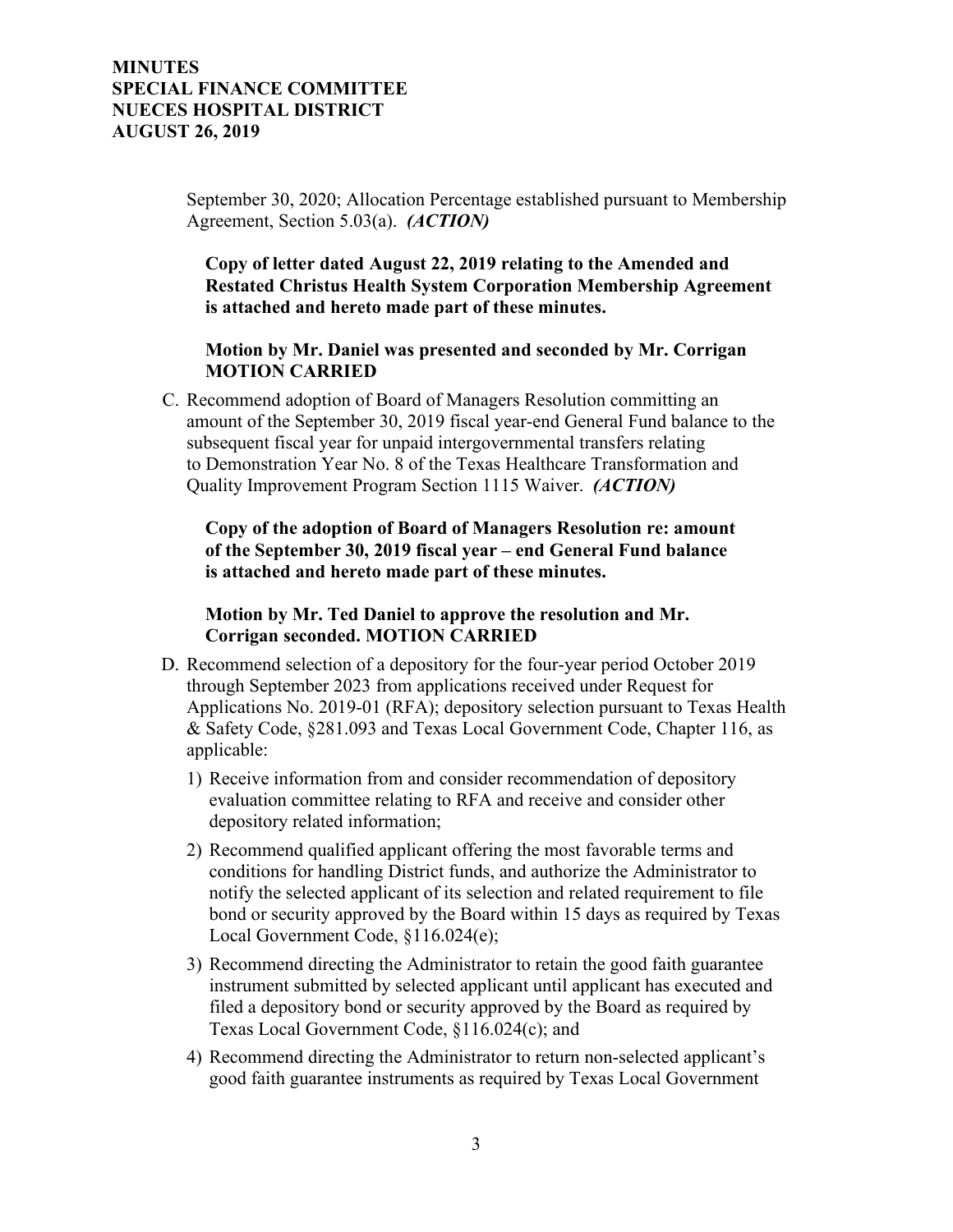Code, §116.024(c). *(ACTION)*

 **Copies of recommended selection of depository for four – year period October 2019 through September 2023 applications re: RFA's are attached hereto and made part of these minutes.** 

 **Motion moved by Mr. Corrigan and seconded by Mr. Daniel to accept the Committee's recommendation in respect to renewing the depository agreement with Frost Bank.**

#### 5. **ADJOURN**

**Motion by Mr. Corrigan and seconded by Mr. Daniel meeting adjourned at 12:17 pm.**